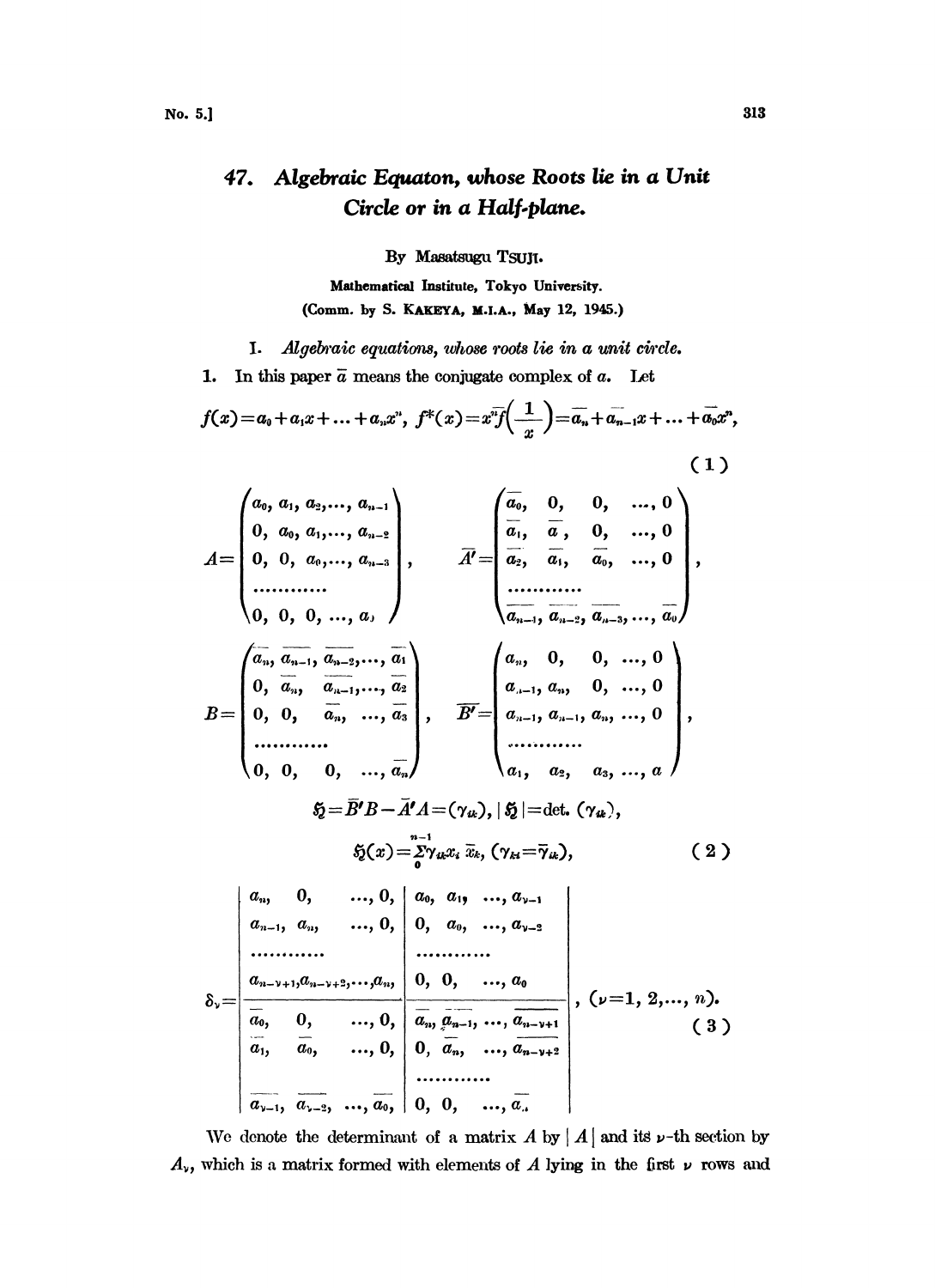first  $\nu$  columns. Then as Schur<sup>1</sup> proved.

$$
\delta_{\nu} = \left| \frac{B'_{\nu}}{A'_{\nu}}, \frac{A_{\nu}}{B_{\nu}} \right| = \left| \overrightarrow{B_{\nu}} B_{\nu} - \overrightarrow{A_{\nu}} A_{\nu} \right| = \left| \left( \overrightarrow{B'} \overrightarrow{B} - \overrightarrow{A'} A \right)_{\nu} \right|, \text{ so that } \delta_{\nu} = \left| \xi \right|. \quad (4)
$$

Then the following theorems hold:

Theorem 1 (1. Schur).<sup>2)</sup> The necessary and sufficient condition, that all roots of  $f(x)=0$  lie in a unit circle  $|x|<1$  is that the Hermitian form  $\mathfrak{H}(x)$ is positive definite, or  $\delta_1 > 0$ ,  $\delta_2 > 0, \ldots, \delta_n > 0$ .

As Cohn proved,<sup>3</sup>  $\delta_n=R(f, f^*)$ , where  $R(f, f^*)$  is the resultant of  $f(x)$  and  $f^{*}(x)$ , so that  $\mathfrak{H}(x)$  is of rank n, when and only when  $f(x)$  and  $f^{*}(x)$  have no common factor.

Theorem 2 (Cohn).<sup>3</sup> If  $f(x)$ ,  $f^{*}(x)$  have no common factor, then  $S(x)$ is of  $rank n$  and when  $reduced$  to the normal form:

$$
5(1) = |y_1|^2 + |y_2| + \ldots + |y_n|^2 - |z_1|^2 - |z_2|^2 - \ldots - |z_{\nu}|^2,
$$

 $\pi$  is the number of roots of  $f(x)=0$  in  $|x|<1$  and  $\nu$  is that in  $|x|>1$ .

We will give <sup>a</sup> simple proot of Theorem 2.

2. Proof of Theorem 2.

We assume that  $f(x)$  and  $f^{*}(x)$  have no common factor, so that  $f(x)=0$ has no root on  $|x|=1$  and  $\mathfrak{H}(x)$  is of rank n. Let  $f(x)=0$  have  $\pi$  roots in  $|x|<1$  and  $\nu$  roots in  $|x|>1$ , then  $f^*(x)=0$  has  $\nu$  roots in  $|x|<1$  and  $\pi$ roots in  $|x|>1$ .

We assume that  $a_0=0$ ,  $a_n=0$ ,  $a_0+\overline{a}_n=0$  and  $f(x)+f^*(x)=0$  has no double roots. Let  $f(x)+f^{*}(x)=0$  have p roots  $(\epsilon_k)$  in  $|x|<1$  and q roots /  $(\eta_k)$  on  $|x| = 1$ , then it has p roots  $\left(\frac{1}{\epsilon_k}\right)$  is  $|x| > 1$ , so that  $2p + q = n$ . Since  $f^*(x) - f(x)$ ,  $f^*(x) + f(x)$  have no common factor, we have in the neighbourhood of x,<br> $f^*(x) - f(x) = 0$ ,  $\sum_{k=1}^{n} f(x) = 0$ ,  $\sum_{k=1}^{n}$  $f^{*}(x)-f(x), f^{*}(x)+f(x)$  have no common factor, we have in the neighbourhood of  $x$ ,

$$
\frac{f^*(x) - f(x)}{f^*(x) + f(x)} = \frac{c}{2} + \sum_{k=1}^p \left( \frac{r_k}{2} \cdot \frac{\epsilon_k + x}{\epsilon_k - x} + \frac{r'_k}{2} \cdot \frac{1 + \overline{\epsilon}_k x}{1 - \overline{\epsilon}_k x} \right) + \sum_{k=1}^q \frac{r_k^0}{2} \cdot \frac{\eta_k + x}{\eta_k - x}
$$
\n
$$
= \frac{c + c_0}{2} + \sum_{n=1}^\infty c_n x^n, \ (2p + q = n), \tag{5}
$$

where  $\left| \epsilon_k \right| < 1, \left| \eta_k \right| = 1.$ 

In the both sides of (5), we put  $\frac{1}{x}$  in place of x and take the conjugate

<sup>1)</sup> I. Schur: Über Potenzreihen, die im Innern des Einheitskreises beschränkt sind. Crelle, 147 (1917).

<sup>2)</sup> I. Schur: Über Potenzreihen, die im Innern des Einheitskreises beschränkt sind (Fotaezung). Crelle 148 (1918).

<sup>3)</sup> A. Cohn: Über die Anzahl der Wurzeln einer algebraischen Gleichung in einem Kreise. Math. Zeits. 14 (1922).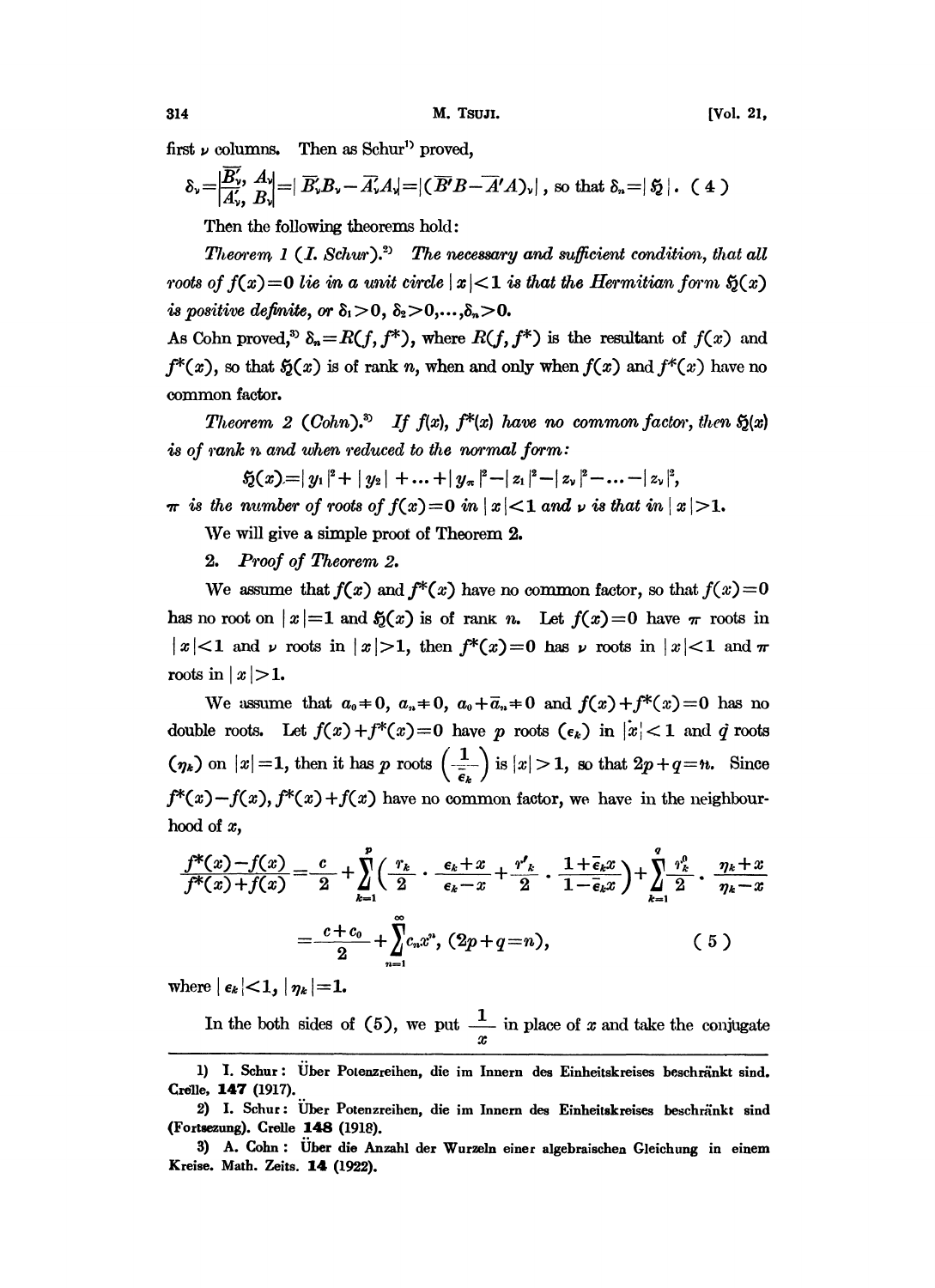No. 5.] On Algebraic Equations, whose Roots lie in a Unit Circle or in a Half-plane. 315 complex of the quantities involved, then the left hand side changes its sign. From this, we conclude that  $\bar{c} = -c$ ,  $r'_k = \bar{r}_k$ ,  $\bar{r}_k^0 = r_k^0$ , so that c is purely imaginary and  $r_k^{\mu}$  are real. Hence

$$
c_n = \sum_{k=1}^p (r_k \epsilon_k^{-n} + \vec{r}_k \vec{\epsilon}_k^{n}) + \sum_{k=1}^q r_k^0 \eta_k^{-n}, \ (c_0 = \text{real}). \quad (n = 0, 1, 2, \dots) \ (6)
$$

We consider a Hermitian form:

$$
H(x) = \sum_{0}^{n-1} c_{k-1} x_i \overline{x}_k, \quad (c_{-k} = \overline{c}_k), \quad H = \begin{pmatrix} c_0, & c_1, & \dots, & c_{n-1} \\ \overline{c}_1, & c_0, & \dots, & c_{n-2} \\ \vdots & \vdots & \ddots & \vdots \\ \overline{c_{n-1}, & c_{n-2}, \dots, & c_n} \end{pmatrix} \quad (7)
$$

Then, as Schur<sup>4</sup> proved, we have easily

$$
(\overline{B'} + \overline{A'})H(B+A) = 2(\overline{B'}B - \overline{A'}A) = 2\mathfrak{H},
$$
 (8)

 $\lambda$ 

 $\mathbf{r}$ 

since  $|B+A| = (a_0 + \overline{a}_n)^n + 0$ , two Hermitian forms  $H(x)$  and  $\mathfrak{H}(x)$  are equivalent, so that  $H(x)$  is of rank n.

Now

$$
H(x) = \sum_{k=1}^{p} H_k(x) + \sum_{\kappa=1}^{q} H_k^{\circ}(x), \qquad (9)
$$

where  $H_k(x)$  is a Hermitian form formed with  $(r_k \epsilon_k^{-1} + \bar{r}_k \bar{\epsilon}_k^{\nu})$  and  $H_k(x)$  is that with  $(r_k^0 r_k^{-\nu})$ ,  $(\nu = 0, 1, 2, ..., n-1)$ . Since

$$
\left|\begin{array}{cc}r_k+\vec r_k,&r_k\epsilon_k^{-1}+\vec r_k\vec e_k\\ \vec r_k\vec e_k^{-1}+r_k\epsilon_k,&r_k+\vec r_k\end{array}\right|=|r_k|^2\left(2-|\epsilon_k|^2-\frac{1}{|\epsilon_k|^2}\right)<0,
$$

 $H_k(x_0, x_1, 0, \ldots, 0)$  is an indefinite form and since as easily be seen,  $H_k(x)$  is of rank 2,  $H_k(x)$  can be reduced to the normal form:  $H_k(x) = |y_k|^2 - |z_k|^2$ .

Since  $H_k^0(x) = r_k^0 |x_0 + x_1 \bar{y}_k + ... + x_{n-1} \bar{y}_k^{n-1}|^2$ , if we denote the numbers of positive and negative  $r_k^0$  by  $\alpha$ ,  $\beta$  respectively, then  $H(x)$  can be reduced to the nomal from:

$$
H(x)=|y_1|^2+|y_2|^2+\ldots+|y_{p+\alpha}|^2-|z_1|^2-|z_2|-\ldots-|z_{p+\beta}|^2,
$$
  
\n
$$
(2p+\alpha+\beta=n). \qquad (10)
$$

We will prove that  $p + a = \pi$ ,  $p + \beta = \nu$ .

Let  $x = x(\lambda)$  be the root of  $f(x) + \lambda f^{*}(x) = 0$ , so that  $\eta_k = x(1)$ ,  $f(\eta_k) + f^*(\eta_k) = 0$ . Then from  $(f'(x) + f^{*}(x))dx + f^{*}(x)d\lambda = 0$  and (5), we have

$$
dx = \frac{-f^*(\eta_k)d\lambda}{f'^*(\eta_k) + f'(\eta_k)} = \frac{f(\eta_k) - f^*(\eta_k)}{2(f'^*(\eta_k) + f'(\eta_k))}d\lambda = \frac{r_k^0}{2}\eta_k d\lambda, \quad \text{or}
$$

$$
dx = x\frac{r_k^0}{2}d\lambda \quad \text{at} \quad x = \eta_k, \quad \lambda = 1. \tag{11}
$$

4) I. Schur : 1.c. (1).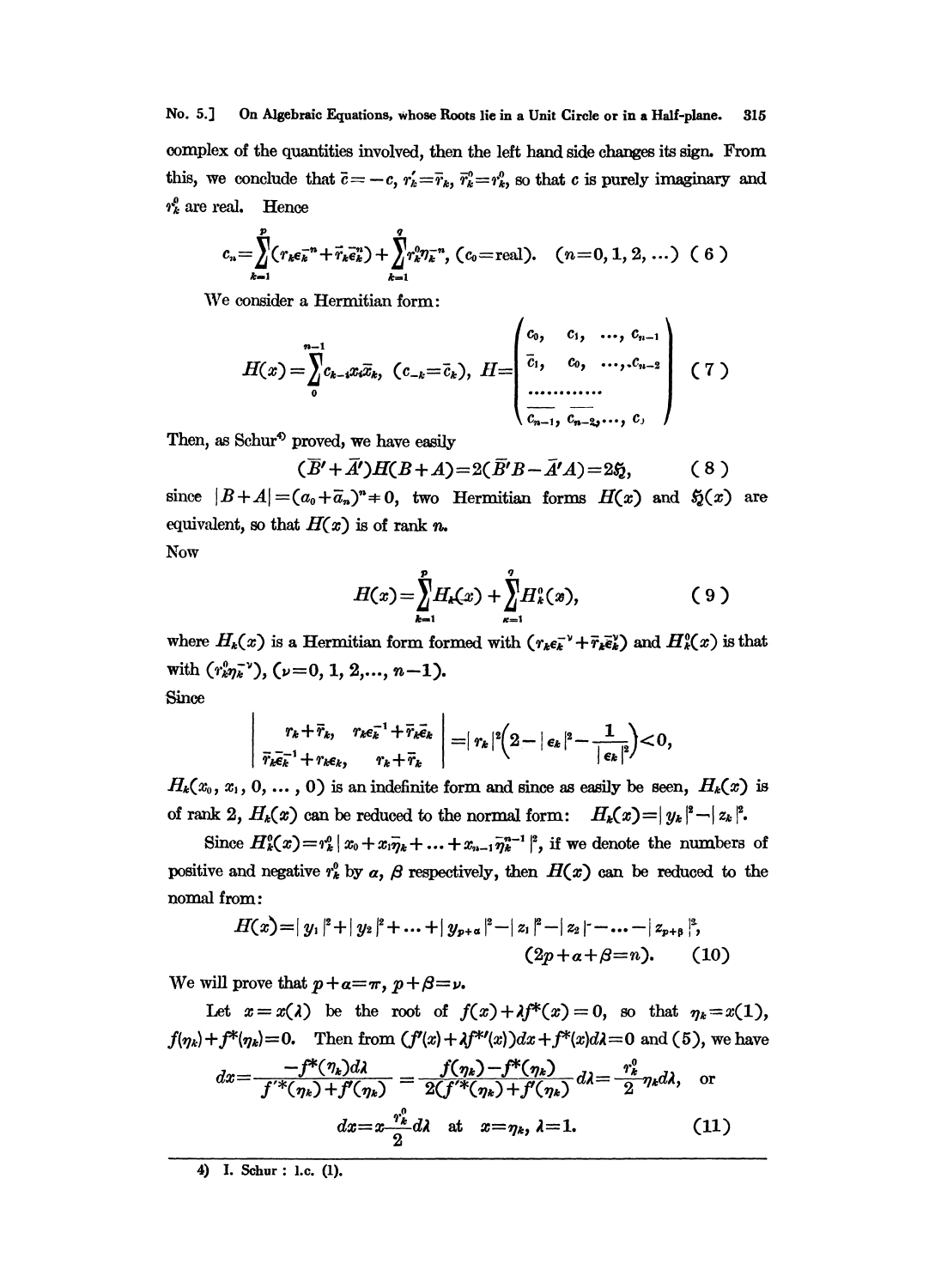316 **M. Tsuli. M. Tsuli. Contract (Vol. 21,**  $\blacksquare$ 

Hence  $f(x)+\lambda f^{*}(x)=0$  has a root in  $|x|<1$  in a neighbourhood of  $\eta_k$ , if  $r_k^0 > 0$ ,  $1 - \delta < \lambda < 1$ , or  $r_k^0 < 0$ ,  $1 < \lambda < 1 + \delta$ , when  $\delta$  is small. Since  $f(x) + f^{*}(x) = 0$  has p roots in  $|x| < 1$ , we conclude that

$$
f(x) + \lambda f^*(x) = 0 \text{ has } p + \alpha \text{ roots in } |x| < 1, \text{ if } 1 - \delta < \lambda < 1 \text{ and}
$$
  

$$
p + \beta \text{ roots in } |x| < 1, \text{ if } 1 < \lambda < 1 + \delta. \quad (12)
$$

 $p + \beta$  roots in  $|x| < 1$ , if  $1 < \lambda < 1 + \delta$ . (12)<br>On the other hand, since  $f(x)$  has  $\pi$  roots in  $|x| < 1$  and  $f^*(x)$  has  $\nu$  roots in  $|x| < 1$  and  $|f(x)| = |f^*(x)|$  on  $|x| = 1$ , we have by Rouché's theorem,<br>  $f(x) + \lambda f^*(x) = 0$  has  $\pi$  roots in  $|x| < 1$ , if  $0 < \lambda < 1$  and

$$
f(x)+\lambda f^*(x)=0 \text{ has } \pi \text{ roots in } |x|<1, \text{ if } 0<\lambda<1 \text{ and}
$$
  

$$
\nu \text{ roots in } |x|<1, \text{ if } 1<\lambda.
$$
 (13)

From (12), (13), we have  $p+a=\pi$ ,  $p+\beta=\nu$ , so that from (10),

$$
H(x)=|y_1|^2+|y_2|^2+\ldots+|y_n|^2-|z_1|^2-|z_2|^2\ldots-|z_n|^2,
$$
  
\n
$$
(\pi+\nu=n). \qquad (14)
$$

Since  $H(x)$  is of rank n. n linear forms  $y_1, y_2,...y_n, z_1, z_2,..., z_v$  of  $x_0$ ,  $x_1, \ldots x_{n-1}$  are linearly independent.

Since as remarked above,  $H(x)$  and  $\zeta(x)$  are equivalent,  $\zeta(x)$  can be reduced to the normal form of the form  $(14)$ . Hence Cohn's theorem is proved under the assumption, that  $a_0 \neq 0$ ,  $a_n \neq 0$ ,  $a_0 + \overline{a}_n \neq 0$  and  $f(x) + f^*(x) = 0$  has no double roots. But as Cohn remarked this restriction can be removed as follows. We change the coefficients of  $f(x)$  slightly, so that this condition is satisfied. Let  $\mathfrak{H}'(x)$  be the corresponding Hermitian form, then  $\mathfrak{H}'(x)$  can be reduced to the normal form of the form (14). Since  $|\xi| = 0$ , we see easily that the numbers  $\pi$  and  $\nu$  remain unchanged, when the variations of coefficients are sufficiently small, so that  $\mathfrak{H}(x)$  can be reduced to the normal form of the form  $(14)$ , which proves Theorem 2.

## 3.

If  $f(x)$  and  $f^{*}(x)$  have the greatest common factor  $g(x)$  of degree  $m(>0)$ , then  $\mathfrak{H}(x)$  becomes of rank  $n-m$ . We assume, for brevity, that  $g(x)=0$  has no double roots. Let  $g(x)=0$  have p roots  $(\epsilon_k)$  in  $|x| < 1$  and q roots  $(\eta_k)$  on  $|x|=1$ , then it has p roots  $\left(\frac{1}{\overline{\epsilon}_k}\right)$  in  $|z|>1$ , so that

$$
\frac{g'(x)}{g(x)} = \sum_{k=1}^{p} \left( \frac{1}{x - \epsilon_k} + \frac{1}{x - \frac{1}{\epsilon_k}} \right) + \sum_{k=1}^{q} \frac{1}{x - \eta_k} = \sum_{n=0}^{\infty} \frac{c_n}{x^{n+1}}, (2p + q = m),
$$

 $c_n = \sum_{k=1}^{\nu} (\epsilon_k^n + \bar{\epsilon}_k^{-n}) + \sum_{k=1}^{\eta} \eta_k^n = s_n(\text{sum of the } n\text{-th power of the roots}), \text{ where } |\epsilon_k| < 1,$  $|\eta_k|=1.$  We form a Hermitian form:

$$
H(x) = \sum_{\substack{0 \\ 0}}^{m-1} c_{k-i} x_i \overline{x}_k, (c_{-k} = \overline{c}_k)
$$
 (15)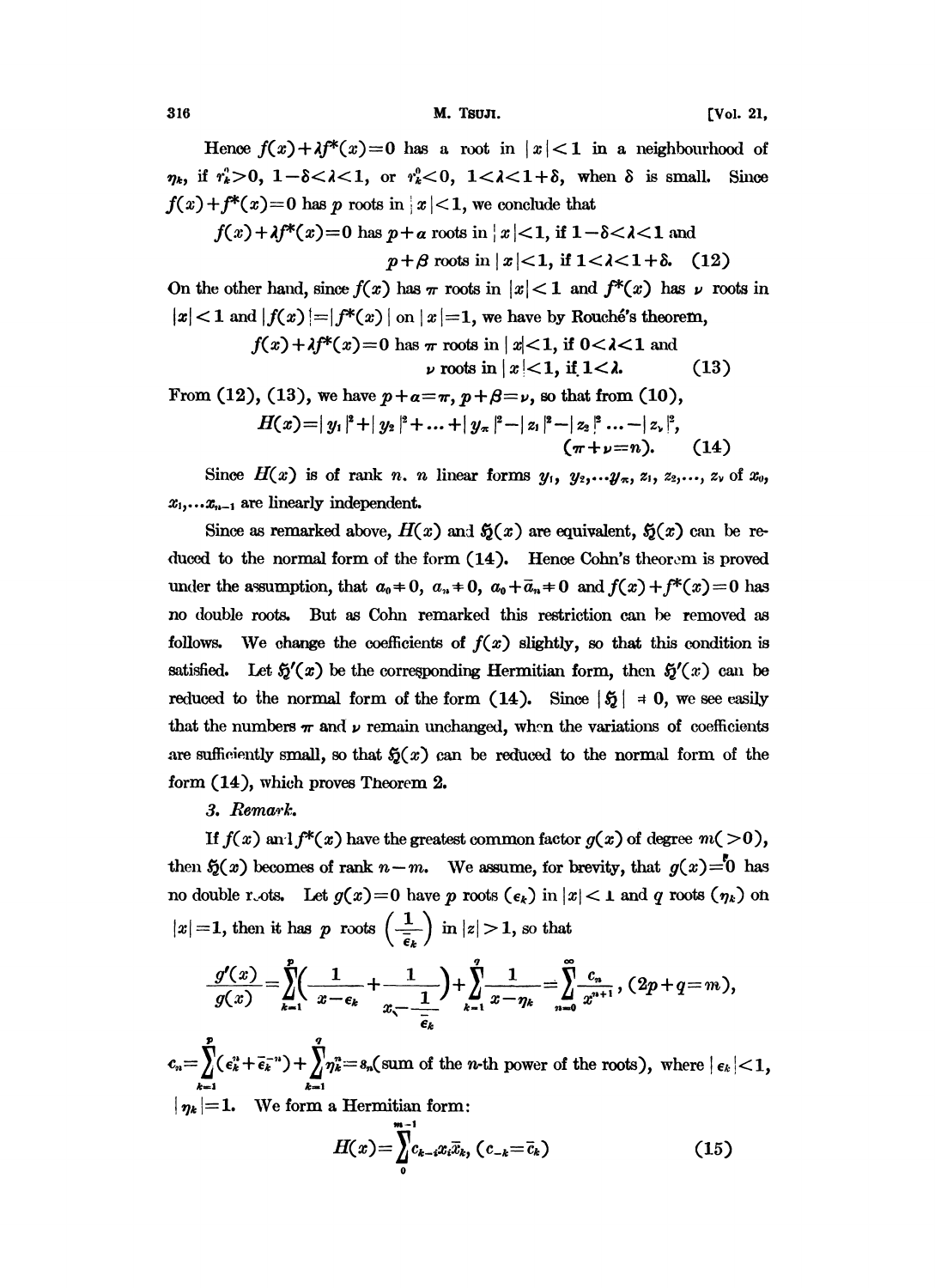No. 5.] On Algebraic Equations, whose Roots lie in a Unit Circle or in a Half-plane. 317

 $p$  q and as before we decompose  $H(x)$  into the form:  $H(x)=\int_{1}^{x}H_{k}(x)+\int_{0}^{x}H_{k}(x)$ where  $H_k(x)$  is a Hermitian form formed with  $(\epsilon_k^{\nu}+\bar{\epsilon}_k^{-\nu})$  and  $H_k^0(x)$  is that

with  $(\eta_k)(\nu=0, 1, 2,..., m-1)$ . Then as before, we see easily that  $H(x)$ can be reduced to the normal form:

 $H(x) = |y_1|^2 + |y_2|^2 + ... + |y_{p+q}|^2 - |z_1|^2 + |z_2|^2 - ... - |z_p|^2$ , (16) where p is the number of roots of  $g(x)=0$  in  $|x|<1$  and q is that on  $|x|=1$ . If  $g(x)=0$  has multiple roots, then p and q are the numbers of distinct roots, multiple roots being counted once. From (16), we have:

The necessary and sufficient condition, that all roots of  $g(x)=0$  lie on  $|x|=1$  is that  $H(x)$  is positive definite.

II. Algebraic equations, whose roots lie in  $\vec{a}$  half-plane.

Let

$$
f(x) = a_0 x^n + a_1 x^{n-1} + \dots + a_n, \ g(x) = b_1 x^{n-1} + b_2 x^{n-2} + \dots + b_n
$$
  
\n
$$
(a_0 + 0, b_1 + 0)
$$
 (17)  
\n
$$
\frac{g(x)}{f(x)} = \sum_{n=0}^{\infty} \frac{c_n}{x^{n+1}},
$$
  
\n
$$
\begin{vmatrix} a_0, a_1, \dots, a_{2k-2} \\ 0, a_0, \dots, a_{2k-3} \\ \dots & \dots & \dots \\ 0, 0, \dots, a_0, \dots, a_k \\ b_1, b_2, \dots, b_{2k-1} \\ 0, b_1, \dots, b_{2k-2} \\ \dots & \dots & \dots \\ 0, 0, 0, \dots, b_1, \dots, b_k \end{vmatrix} k - 1
$$
  
\n
$$
R_k = \begin{vmatrix} c_0, c_1, \dots, c_k \\ c_1, c_2, \dots, c_{k+1} \\ \dots & \dots \\ c_k, c_{k+1}, \dots, c_{2k} \end{vmatrix},
$$

where  $a_y=0$ ,  $b_y=0$ , if  $y>n$ . Then as well known,<sup>5)</sup>

$$
R_{k} = (-1)^{\frac{k(k-1)}{2}} a_0^{2k-1} C_0^{(k-1)}, \text{ so that}
$$

$$
R_n = R(f, g) = (-1)^{\frac{n(n-1)}{2}} a_0^{2n-1} C_0^{(n-1)}, \tag{18}
$$

where  $R(f, g)$  is the resultant of f and g. Hence if  $f(x)$  and  $g(x)$  have no common factor, then  $C_0^{(n-1)} \neq 0$ . Let

$$
f(x)=a_0x^n+a_1x^{n-1}+...+a_n, f(x)=\overline{a}_0x^n+\overline{a}_1x^{n-1}+...+\overline{a}_n,
$$
  
\n
$$
(\overline{a}_0=a_0>0).
$$
 (19)

<sup>5</sup>**) 藤原松三郎 : 代敦學第一卷 462 頁, Netto, Crelle 116 (1896), Netto, Algebra**<br>. 86.<br>. I. p. 86.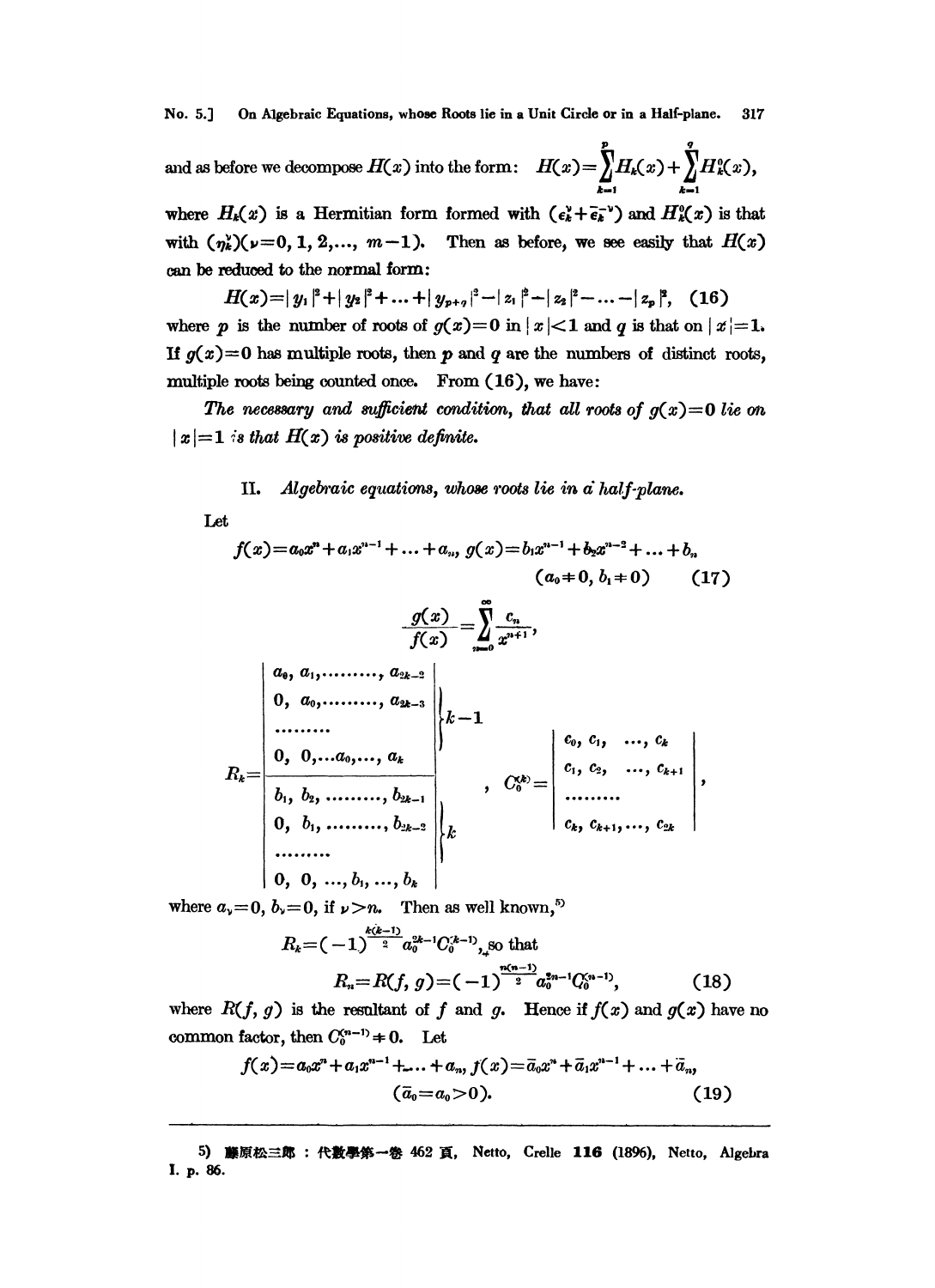318 M. TSUJL [Vol. 21,

We assume that  $f(x)$  and  $\overline{f}(x)$  have no common factor. Then  $f(x)=0$ has no real roots. Let  $f(x)=0$  has  $\pi$  roots in  $\Re x$  < 0 and  $\nu$  roots in  $\Re x>0$ . Then  $f(x)=0$  has  $\nu$  roots in  $\mathfrak{F}x<0$  and  $\pi$  roots in  $\mathfrak{F}x>0$ . We as-sume that  $f(x)+\overline{f}(x)=0$  has no double roots. Let  $f(x)+\overline{f}(x)=0$  have p roots  $(\epsilon_k)$  in  $\Im z>0$  and q roots  $(\eta_k)$  on the real axis, then it has p roots  $(\bar{\epsilon}_k)$  in  $\Im x$ <0. Since  $f(x) + \overline{f}(x)$ ,  $f(x) - \overline{f}(x)$  have no common factor, we have

$$
\frac{f(x) - \bar{f}(x)}{i(f(x) + \bar{f}(x))} = \sum_{k=1}^{p} \left( \frac{r_k}{x - \epsilon_k} + \frac{r'_k}{x - \bar{\epsilon}_k} \right) + \sum_{k=1}^{q} \frac{r_k^0}{x - \eta_k}
$$
\n
$$
= \sum_{n=0}^{\infty} \frac{c_n}{x^{n+1}}, \quad (2p + q = n), \tag{20}
$$

where  $\Im \epsilon_k > 0$  and  $\eta_k$  are real.

If we take the conjugate complex of the quantities involeved in (20), then the left hand side is unchanged. From this, we conclude that  $r'_k = \bar{r}_k$ ,  $\bar{r}_k^0 = r_k^0$ , so that  $r_k^0$  are real. Hence

$$
c_n = \sum_{k=1}^p (r_k \epsilon_k^n + \bar{r}_k \bar{\epsilon}_k^n) + \sum_{k=1}^q r_k^0 r_k^n, \qquad (21)
$$

so that  $c_n$  are real. We form a real quadratic form:

$$
\mathfrak{H}(x) = \sum_{0}^{n-1} c_{i+k} x_i x_k, \, |\mathfrak{H}| = C_0^{n-1}, \qquad (22)
$$

Since  $f(x) - \overline{f}(x)$ ,  $f(x) + f(x)$  have no common factor,  $C_0^{(n-1)} \neq 0$  as remarked

Let as before,  $\tilde{y}(x) = \sum_{k=1}^{y} H_k(x) + \sum_{k=1}^{y} H_k(x)$ , where  $H_k(x)$  is a quadratic form Let as before,  $\tilde{y}(x) = \sum_{k=1}^{n} H_k(x) + \sum_{k=1}^{n} H_k(x)$ , where<br>formed with  $(r_{k}\epsilon_k^{\vee} + \bar{r}_k\bar{\epsilon}_k^{\vee})$  and  $H_k(x)$  is that with Since

$$
\left. \frac{\bar{r}_k + r_k, r_k \epsilon_k + \bar{r}_k \bar{\epsilon}_k}{r_k \epsilon_k + \bar{r}_k \bar{\epsilon}_k}, \gamma_k \epsilon_k^2 + \bar{r}_k \bar{\epsilon}_k^2 \right| = |r_k|^2 (\epsilon_k - \bar{\epsilon}_k)^2 < 0,
$$

 $H_k(x, x_1, 0...0)$  is an indefinite form. Since as easily be seen,  $H_k(x)$  is of rank 2,  $H_k(x)$  can be reduced to the normal form:  $H_k(x) = y_k^2 - z_k^2$ .

Since  $H_k^0(x) = r_k^0(x_0 + x_1\eta_k + \ldots + x_{n-1}\eta_k^{n-1})^2$ , if we denote the numbers of Since  $H^o_k(x) = r^o_k(x_0 + x_1\eta_k + \dots + x_{n-1}\eta_k^{n-1})^2$ , if we denote the numbers of positive and negative  $r^o_k$  by  $\alpha$ ,  $\beta$  respectively, then  $\mathfrak{H}(x)$  can be reduced to the normal form: normal form:

$$
\mathfrak{H}(x) = y_1^2 + y_2^2 + \dots + y_{p+a}^2 - z_1^2 - z_2^2 - \dots - z_{p+b}^2,
$$
  
\n
$$
(2p+a+\beta=n). \qquad (23)
$$

We will prove that  $p + a = \pi$ ,  $p + \beta = \nu$ .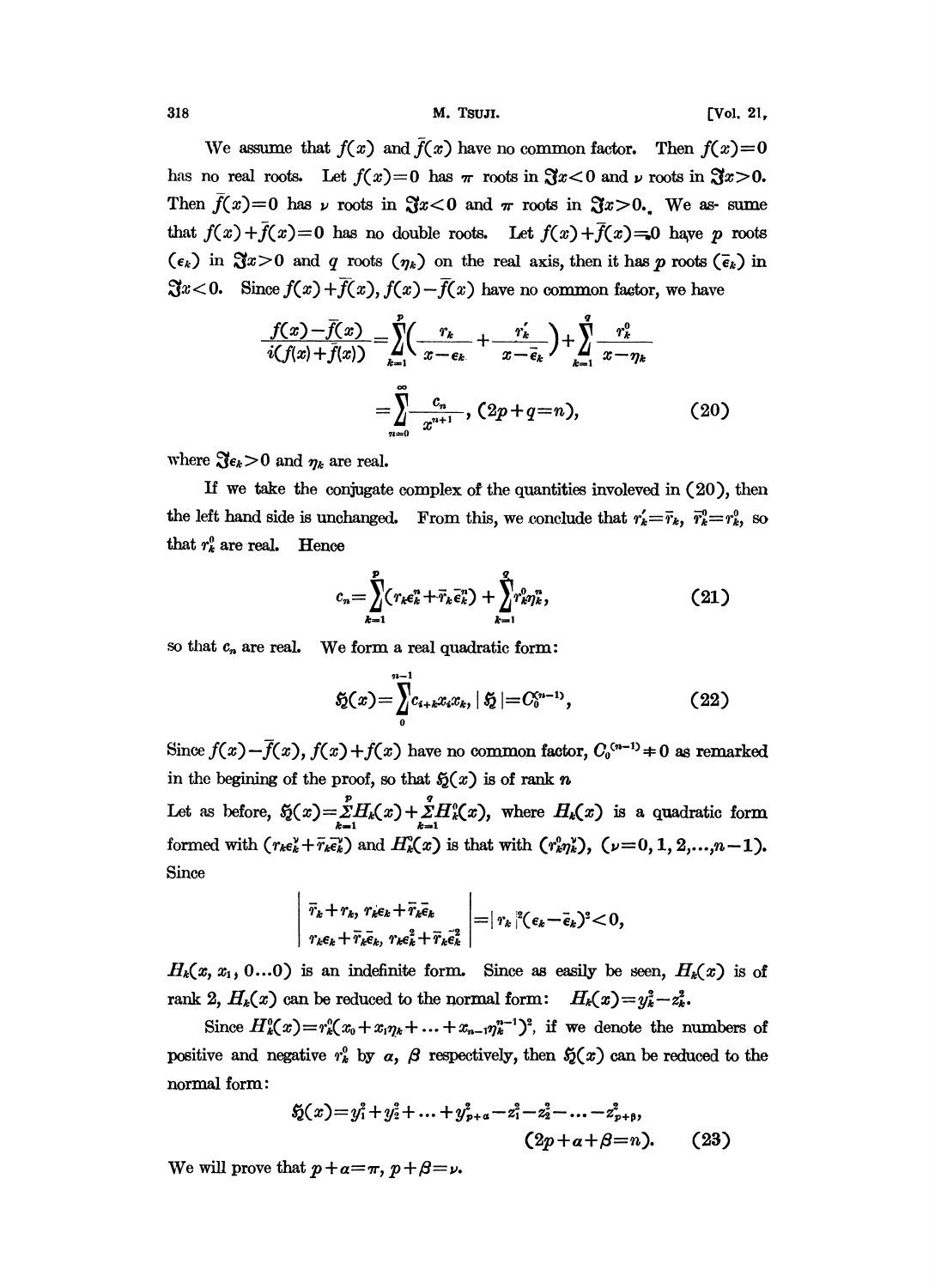No. 5.] On Algebraic Equations, whose Roots lie in a Unit Circle or in a Half-plane. 319

Let 
$$
x=x(\lambda)
$$
 be the root of  $f(x)+\lambda f(x)=0$ , so that  $\eta_k=x(1)$ ,  
 $f(\eta_k)+\overline{f}(\eta_k)=0$ . Then from (20), we have as before, at  $x=\eta_k$ ,  $\lambda=1$ ,

$$
dx = \frac{-f(\eta_k)}{f'(\eta_k) + \overline{f'}(\eta_k)} d\lambda = \frac{f(\eta_k) - f(\eta_k)}{2(f'(\eta_k) + \overline{f'}(\eta_k))} d\lambda = i \frac{r_k^0}{2} d\lambda, \text{ or}
$$

$$
dx = i \frac{r_k^0}{2} d\lambda \text{ at } x = \eta_k, \lambda = 1.
$$
 (24)

Hence  $f(x)+\lambda \bar{f}(x)=0$  has a root in  $\Re x>0$  in a neighbourhood of  $\eta_k$ , if  $r_k^0 > 0$ ,  $1 < \lambda < 1 + \delta_5$  or  $r_k^0 < 0$ ,  $1 - \delta < \lambda < 1$ , when  $\delta$  is small. Since  $\bar{f}(x) + f(x) = 0$ has p roots in  $\Im z > 0$ , we conclude that

$$
f(x) + \lambda \bar{f}(x) = 0
$$
 has  $p + a$  roots in  $\mathfrak{F}x > 0$ , if  $1 < \lambda < 1 + \delta$  and  
 $p + \beta$  roots in  $\mathfrak{F}x > 0$ , if  $1 - \delta < \lambda < 1$ . (25)

On the other hand, since  $\frac{f(x)}{(x-i)^n}$  and  $\frac{f(x)}{(x-i)^n}$  are regular in  $\Re x \ge 0$ ,  $x = \infty$ being included and  $\left| \frac{f(x)}{(x-i)^n} \right| = \left| \frac{\overline{f}(x)}{(x-i)^n} \right|$  on the real axis, if we map  $\Im x > 0$ 

on  $|z|$ <1 conformally and apply Rouché's theorem on  $\frac{f(x)}{(x-i)^n}$  $=0$ , then we see that

$$
f(x) + \lambda \bar{f}(x) = 0
$$
 has  $\pi$  roots in  $\mathfrak{F}x > 0$ , if  $1 < \lambda$  and  
 $\nu$  roots in  $\mathfrak{F}x > 0$ , if  $0 < \lambda < 1$ . (26)

From (25), (26), we have  $p+a=\pi$ ,  $p+\beta=\nu$ , so that from (23),

$$
5(1-x_1^2+y_2^2+\ldots+y_{\pi}^2-z_1^2-z_2^2-\ldots-z_{\nu}^2, (\pi+\nu=n). \qquad (27)
$$

Since  $\mathfrak{H}(x)$  is of rank n, n linear forms,  $y_1, ..., y_\pi, z_1, ..., z_\nu$  are linearly independent.

We assumed that  $f(x)+f(x)=0$  has no double roots. If this condition is not satisfied, then we change the coefficients of  $f(x)$  slightly and conclude as before that  $\mathfrak{H}(x)$  can be reduced to the normal form of the form  $(27)$ .

Hence we have:

Theorem 3. Let  $f(x) = a_0x^n + a_1x^{n-1} + ... + a_n$ ,  $\bar{f}(x) = \bar{a}_0x + \bar{a}_1x^{n-1} + ... + \bar{a}_n$ ,  $(a_0>0, a_n=a_n+i\beta_n)$ . We assume that  $f(x)$  and  $\overline{f}(x)$  have no common facto'. Let

$$
\frac{f(x)-\bar{f}(x)}{i(f(x)+\bar{f}(x))}=\frac{\beta_1x^{n-1}+\beta_2x^{n-2}+\ldots+\beta_n}{\alpha_0x^n+\alpha_1x^{n-1}+\ldots+\alpha_n}=\sum_{n=0}^{\infty}\frac{c_n}{x^{n+1}},\ \tilde{g}(x)=\sum_{0}^{n-1}c_{i+k}x_ix_k.
$$

Then,  $\mathfrak{H}(x)$  is of rank n and when reduced to the normal form;

$$
5(1-x_1^2+y_1^2+\ldots+y_n^2-z_1^2-z_2^2-\ldots-z_n^2, (\pi+\nu=n),
$$

 $\pi$  is the number of roots of  $f(x)=0$  in  $\Im x$ <0 and  $\nu$  is that in  $\Im x>0$ .